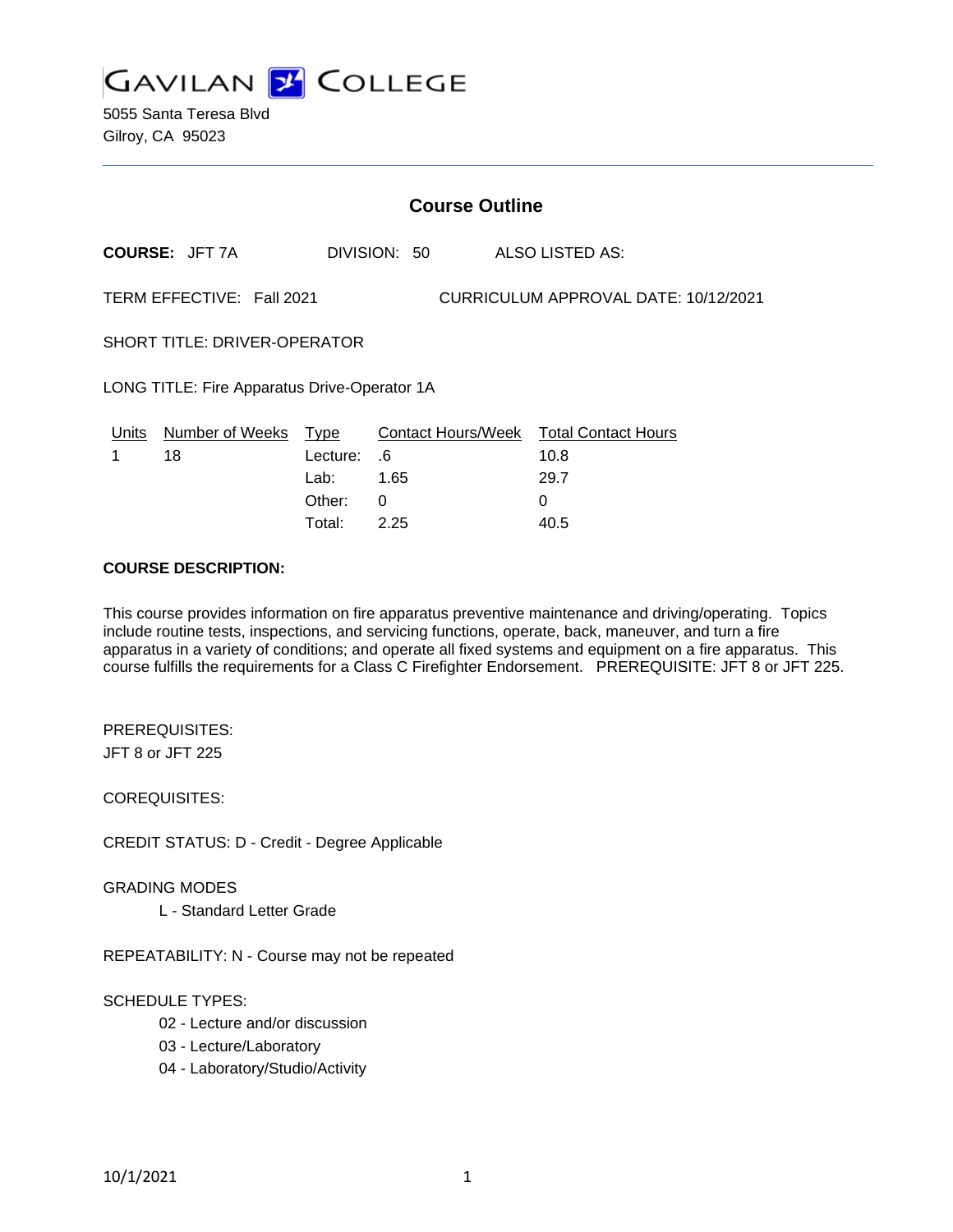### **STUDENT LEARNING OUTCOMES:**

By the end of this course, a student should:

1. Perform and document routine tests, inspections, and servicing functions on the systems and components of a fire apparatus to verify their operational status.

2. Demonstrate various driving skills including defensive driving, backing into a restricted space and turning the apparatus 180 degrees during simulated driving conditions.

### **COURSE OBJECTIVES:**

1. Student will be able to identify facility and classroom requirements and identify course objectives, events, requirements, assignments, activities, resources, evaluation methods, and participation requirements in the course syllabus.

# **CONTENT, STUDENT PERFORMANCE OBJECTIVES, OUT-OF-CLASS ASSIGNMENTS**

Curriculum Approval Date: 10/12/2021

LECTURE CONTENT:

- I. Introduction (1 hour)
- A. Orientation and Administration
- 1. Facility requirements
- 2. Classroom requirements
- 3. Course syllabus
- B. Fire Apparatus Driver/Operator- Pumping Apparatus Certification Process
- 1. Course required
- 2. Other requirements
- 3. Certification task book process
- 4. Certification testing process
- II. Preventive Maintenance ( 9 hours)
- A. Perform routine tests, inspections, and servicing functions
- 1. Manufacturer specifications and requirements
- 2. Policies and procedures of the jurisdiction
- 3. Fire apparatus systems and components
- 4. Tools and equipment
- 5. Inspection of the fire apparatus
- 6. System problems and out-of-service criteria
- 7. Correction of any deficiency noted
- B. Document routing tests, inspections, and servicing functions
- 1. Jurisdictional requirements for documenting maintenance performed
- 2. Importance of keeping accurate records
- 3. Related jurisdictional forms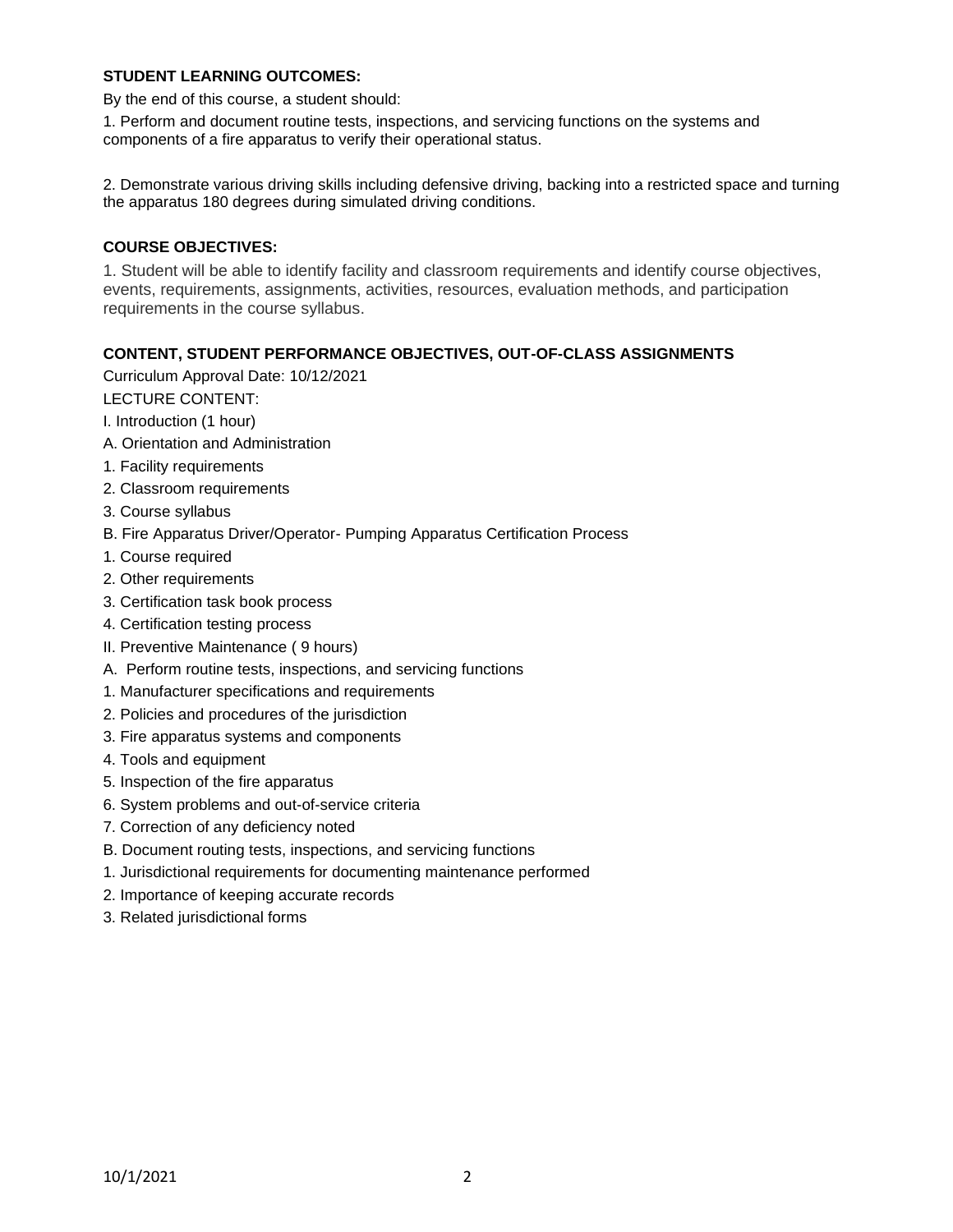# LAB CONTENT:

III. Driving/

Operating (30 hours)

- A. Operate a Fire Apparatus
- 1. Wearing passenger restraint devices to ensure crew safety
- 2. Common causes of fire apparatus accidents
- 3.Fire apparatus drivers/operators responsibilities
- 4. Proper positioning of a fire apparatus
- 5. Effects of liquid surge, braking reaction time, and load factors
- 6. Effects of high center gravity
- a. Roll-over potential
- b. General steering reactions
- c. Speed
- d. Centrifugal force
- 7. Laws and regulations
- a. Driver's License
- b. Medical requirements
- 8. Policies and procedures
- 9. Principles of skid avoidance
- 10. Principles of night driving
- 11. Principles of shifting
- 12. Principles of gear patterns
- 13. Negotiating intersections, railroad crossings and bridges
- 14. Weight and height limitations for both roads and bridges
- 15. Automatic braking systems in wet and dry conditions
- 16. Automotive gauges and their operation
- 17. Operational limits
- 18. Passenger restraint devices
- 19. Maintaining safe following distances

20. Maintaining control of the fire apparatus while accelerating, decelerating and turning in various conditions

- 21. Operating under adverse environmental or driving surface conditions
- 22. Automotive gauges and controls
- B. Operate a Fire Apparatus Using Defensive Driving Techniques
- 1. Policies and procedures
- 2. Applicable laws and regulations related to emergency response
- a. California Vehicle Code
- b. Local jurisdictional requirements
- c. Code 3 driving
- 3. Defensive driving techniques for emergency and nonemergency response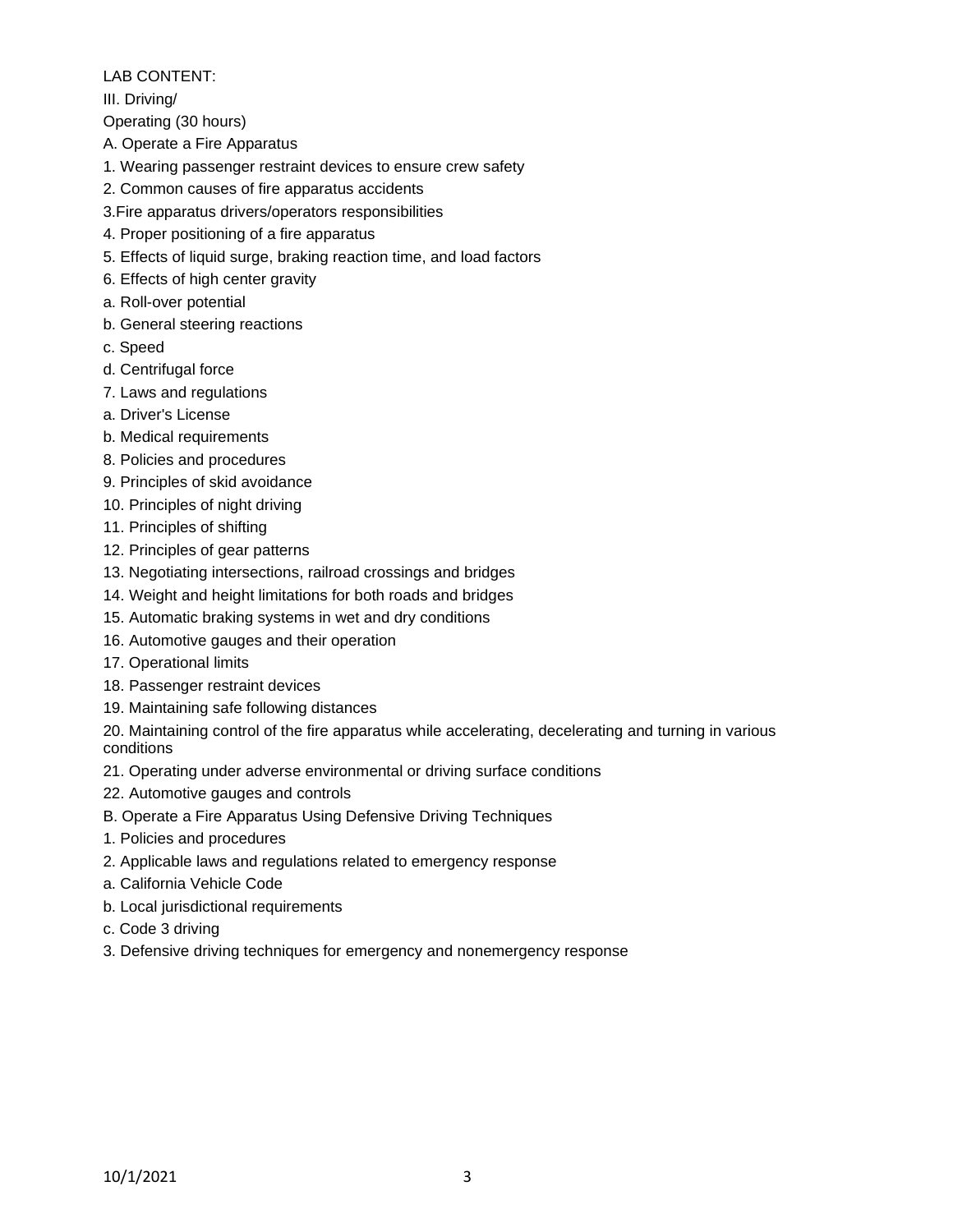- C. Back a Fire Apparatus from a Roadway into a Restricted Space
- 1. Fire apparatus dimensions
- 2. Turning characteristics
- 3. Spotter signaling
- 4. Principles of safe fire apparatus operation
- 5. Using mirrors to judge fire apparatus clearance
- D. Maneuver a Vehicle around Obstructions on a Roadway While Moving Forward and in Reverse
- 1. Fire apparatus dimensions
- 2. Principles of safe fire apparatus operation
- 3. Using mirrors to judge fire apparatus clearance
- E. Turn a Fire Apparatus 180 Degrees within a Confined Space
- 1. Principles of safe fire apparatus operation
- 2. Using mirrors to judge fire apparatus clearance
- F. Maneuver a Fire Apparatus in Areas with Restricted Horizontal and Vertical Clearances
- 1. Fire apparatus dimensions
- 2. Principles of safe fire apparatus operation
- 3. Using mirrors to judge fire apparatus clearance
- G. Operate All Fixed Systems and Equipment on a Fire Apparatus
- 1. Fixed systems and equipment on a fire apparatus
- a. Electrical power generators
- b. Scene lighting
- c. Electrical power distribution equipment
- d. Rescue tools
- e. Other jurisdictional fixed systems or equipment
- 2. Manufacturer specifications and requirements
- 3. Policies and procedures
- 4. Deploying, energizing, and monitoring the system or equipment
- 5. Recognizing and correcting deficiencies

# **METHODS OF INSTRUCTION:**

Lecture Lab Skills demonstration Scenario-based training.

# **OUT OF CLASS ASSIGNMENTS:**

Required Outside Hours 10

Assignment Description

practice the operation of a fire apparatus following a predetermined

route on a public way in compliance with all applicable state and local laws and policies and

procedures

Required Outside Hours 10

Assignment Description

Reading Fire Apparatus Driver Operator Student Manual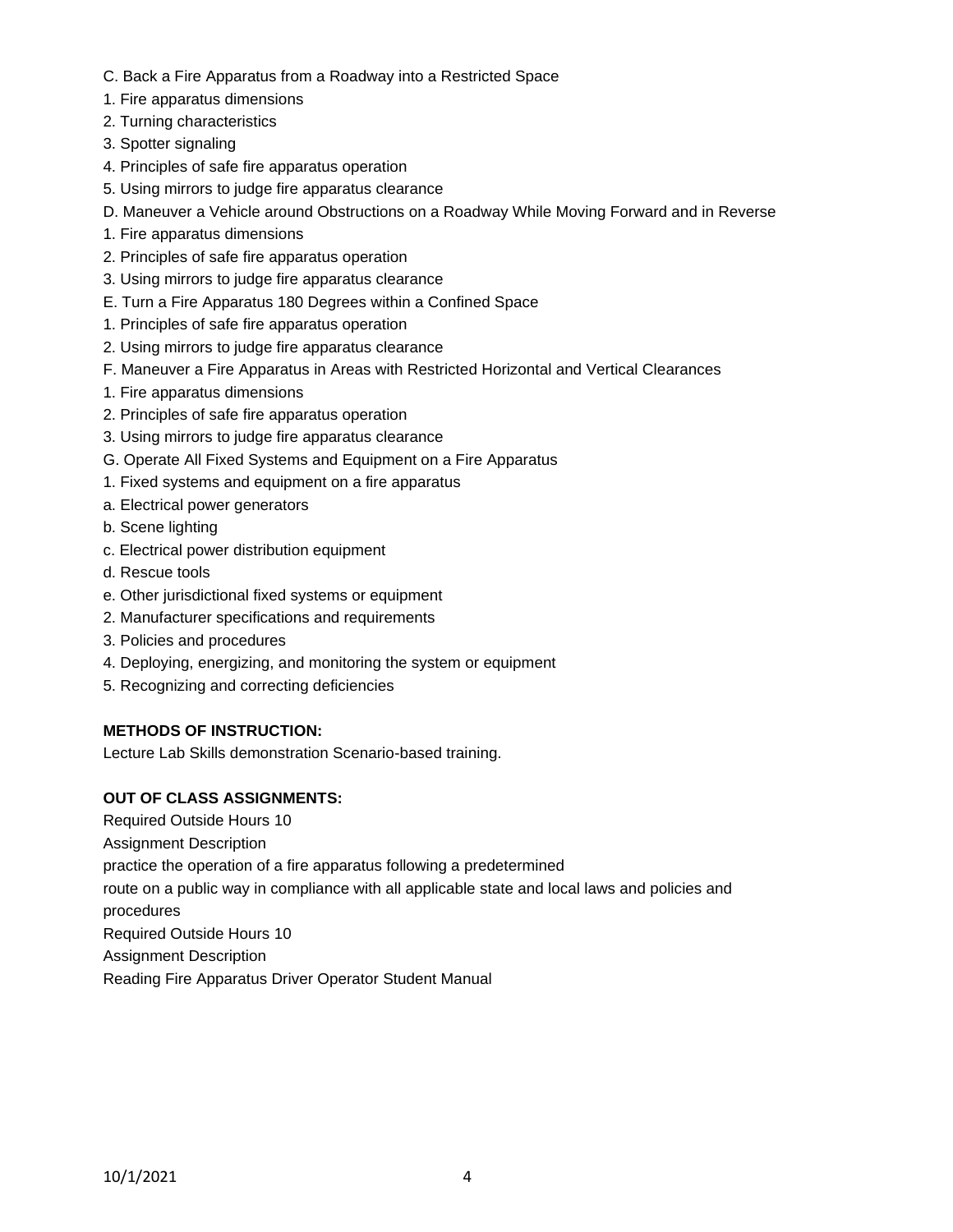### **METHODS OF EVALUATION:**

Writing assignments

Evaluation Percent 15

Evaluation Description

Percent range of total grade: 15 % to 20 % Lab Reports If this is a degree applicable course, but substantial writing assignments are not appropriate, indicate reason Course primarily involves skill demonstration or problem solving

Problem-solving assignments Evaluation Percent 15 Evaluation Description Percent range of total grade: 15 % to 25 % Quizzes; Exams

Skill demonstrations Evaluation Percent 65 Evaluation Description Percent range of total grade: 65 % to 75 % Class Performance/s Performance Exams

Objective examinations Evaluation Percent 5 Evaluation Description Percent range of total grade: 5 % to 10 % Multiple Choice

# **REPRESENTATIVE TEXTBOOKS:**

Iafc. Fire Apparatus Driver/Operator 2nd Edition. Jones & Bartlett, 2017. ISBN: 9781284026917 Reading level of text, Grade: 12Verified by: Doug Achterman

### **Other textbooks or materials to be purchased by the student:**

Aerial Apparatus Driver/ Operator Handbook, 3rd Edition, IFSTA, ISBN-13: 9780134027234 Instructor Handouts